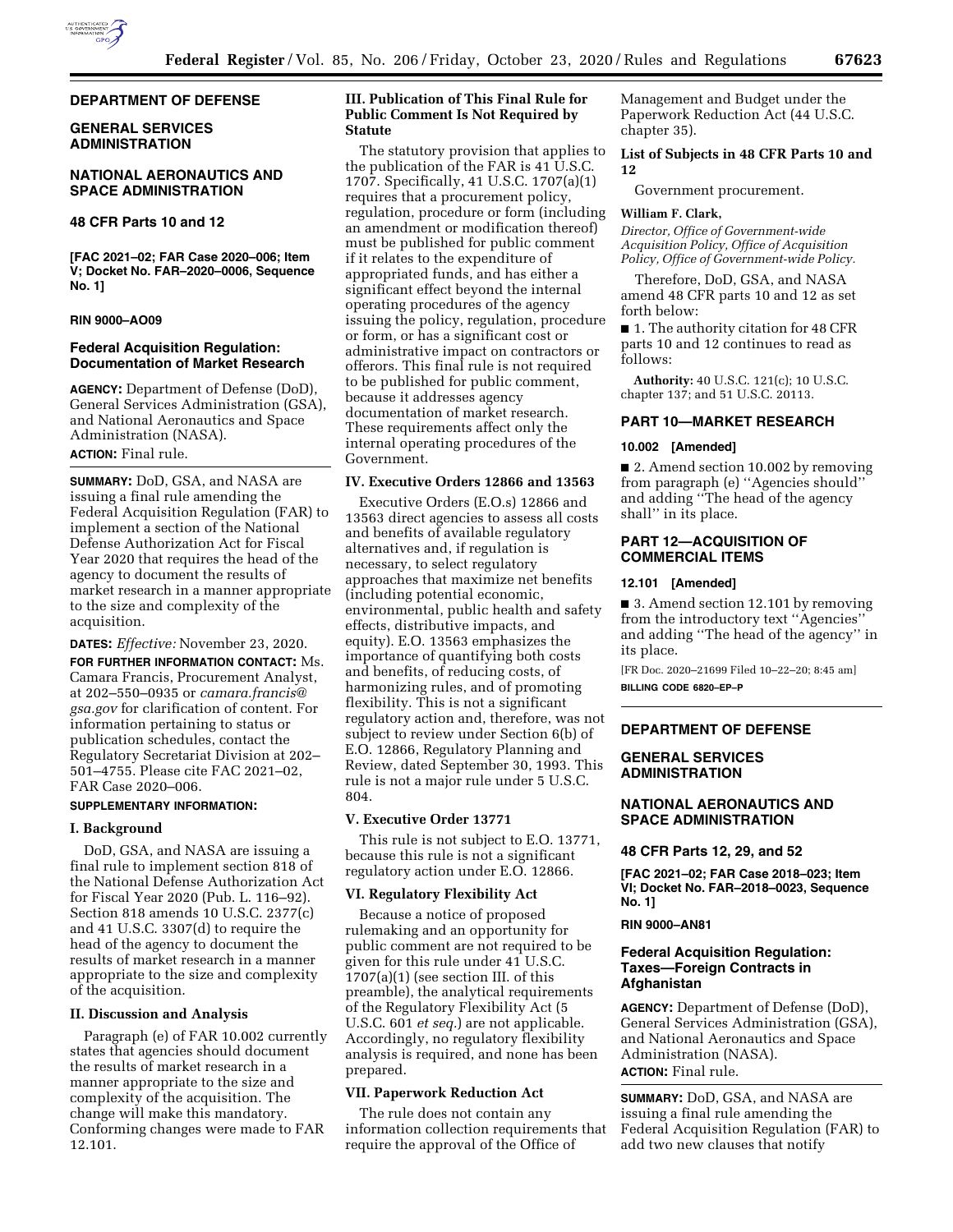contractors of requirements relating to Afghanistan taxes or similar charges when contracts are being performed in Afghanistan.

**DATES:** *Effective:* November 23, 2020. **FOR FURTHER INFORMATION CONTACT:** Mr. Kevin Funk, Procurement Analyst, at 202–357–5805 or *[kevin.funk@gsa.gov](mailto:kevin.funk@gsa.gov)*  for clarification of content. For information pertaining to status or publication schedules, contact the Regulatory Secretariat Division at 202– 501–4755. Please cite FAC 2021–02, FAR Case 2018–023.

# **SUPPLEMENTARY INFORMATION:**

### **I. Background**

DoD, GSA, and NASA published a proposed rule on September 20, 2019, at 84 FR 49502, to add two new clauses that notify contractors of requirements relating to Afghanistan taxes or similar charges when contracts are being performed in Afghanistan. A correction to the proposed rule was published on October 15, 2019, at 84 FR 55109, to correct the regulation identifier number.

Agreements established with the Islamic Republic of Afghanistan exempt the United States Forces and the North Atlantic Treaty Organization (NATO) Forces, and their contractors from liability for Afghanistan taxes and similar charges (*e.g.,* customs, duties, fees).

The Security and Defense Cooperation Agreement (the Agreement) between the Islamic Republic of Afghanistan and the United States of America was signed on September 30, 2014, and entered into force on January 1, 2015. The Agreement exempts the United States Forces from paying any tax or similar charge assessed by the Government of Afghanistan within Afghanistan. The Agreement exempts United States contractors and subcontractors (other than those that are Afghan legal entities or residents) from paying any tax or similar charges assessed by the Government of Afghanistan within Afghanistan on their activities relating to or on behalf of the United States Forces under a contract or subcontract with or in support of United States Forces. The Agreement also exempts the acquisition, importation, exportation, reexportation, transportation, and use of supplies and services in Afghanistan, by or on behalf of the United States Forces, from any taxes, customs, duties, fees, or similar charges in Afghanistan.

The Status of Forces Agreement (SOFA) between NATO and the Islamic Republic of Afghanistan was issued on September 30, 2014, and entered into force on January 1, 2015. The SOFA exempts NATO Forces (other than those

that are Afghan legal entities or residents) from paying any tax or similar charge assessed by the Government of Afghanistan within Afghanistan. The SOFA exempts NATO contractors and subcontractors (other than those that are Afghan legal entities or residents) from paying any tax or similar charge assessed by the Government of Afghanistan within Afghanistan on their activities relating to or on behalf of NATO Forces under a contract or subcontract with or in support of NATO Forces. The SOFA also exempts the acquisition, importation, exportation, reexportation, transportation, and use of supplies and services in Afghanistan from all Afghan taxes, customs, duties, fees, or similar charges.

This rule adds two new clauses that notify contractors of requirements relating to Afghanistan taxes or similar charges when certain contracts are being performed in Afghanistan. Since both agreements are currently effective for contractors operating in Afghanistan, this rule is only notifying contractors about the exemptions from liability for Afghanistan taxes, customs, duties, fees or similar charges. The rule is not adding any new requirements for contractors, however, it is providing unified guidance for contractors performing in Afghanistan.

No public comments were submitted in response to the proposed rule. However, the rule was updated to clarify that both clauses only exempt taxes or similar charges assessed by the Government of Afghanistan.

## **II. Applicability to Contracts at or Below the Simplified Acquisition Threshold (SAT) and for Commercial Items, Including Commercially Available Off-the-Shelf (COTS) Items**

This rule creates two new clauses: (1) FAR 52.229–13, Taxes—Foreign Contracts in Afghanistan, and (2) FAR 52.229–14, Taxes—Foreign Contracts in Afghanistan (North Atlantic Treaty Organization Status of Forces Agreement). The objective of the rule is to notify U.S. Government contractors that certain contracts performed in Afghanistan are exempt from payment liability for Afghan taxes, customs, duties, fees or similar charges pursuant to the Agreement and SOFA.

DoD, GSA, and NASA are applying these two clauses to applicable solicitations and contracts below the SAT and to the acquisition of commercial items, including COTS items, as defined at FAR 2.101. This rule clarifies the application of requirements relating to treatment of Afghan taxes, customs, duties, fees or similar charges for contracts performed

in Afghanistan. Not applying these clauses to contracts below the SAT and for the acquisition of commercial items, including COTS items, would exclude contracts intended to be covered by this rule and undermine the overarching purpose of the rule for providing guidance to all applicable contractors. Consequently, DoD, GSA, and NASA are applying the rule to applicable contracts below the SAT and for the acquisition of applicable commercial items, including COTS items.

#### **III. Executive Orders 12866 and 13563**

Executive Orders (E.O.s) 12866 and 13563 direct agencies to assess all costs and benefits of available regulatory alternatives and, if regulation is necessary, to select regulatory approaches that maximize net benefits (including potential economic, environmental, public health and safety effects, distributive impacts, and equity). E.O. 13563 emphasizes the importance of quantifying both costs and benefits, of reducing costs, of harmonizing rules, and of promoting flexibility. This rule is not a significant regulatory action and, therefore, is not subject to review under section 6(b) of E.O. 12866, Regulatory Planning and Review, dated September 30, 1993. This rule is not a major rule under 5 U.S.C. 804.

### **IV. Executive Order 13771**

This rule is not subject to E.O. 13771, because this rule is not a significant regulatory action under E.O. 12866.

#### **V. Regulatory Flexibility Act**

DoD, GSA, and NASA have prepared a Final Regulatory Flexibility Analysis (FRFA) consistent with the Regulatory Flexibility Act, 5 U.S.C. 601, *et seq.* The FRFA is summarized as follows:

DoD, GSA, and NASA are issuing a final rule amending the Federal Acquisition Regulation (FAR) to add two new clauses that notify contractors of requirements relating to Afghanistan taxes, customs, duties, fees, or similar charges when certain contracts are being performed in Afghanistan.

The Agreement between the Islamic Republic of Afghanistan and the U.S. Government exempts the U.S. Forces, and their contractors and subcontractors (other than those that are Afghan legal entities or residents), from paying any tax or similar charge assessed on activities associated with contracts performed within Afghanistan.

The Status of Forces Agreement (SOFA) between the North Atlantic Treaty Organization (NATO) and the Islamic Republic of Afghanistan exempts NATO Forces and their contractors and subcontractors (other than those that are Afghan legal entities or residents) from paying any tax or similar charge assessed within Afghanistan.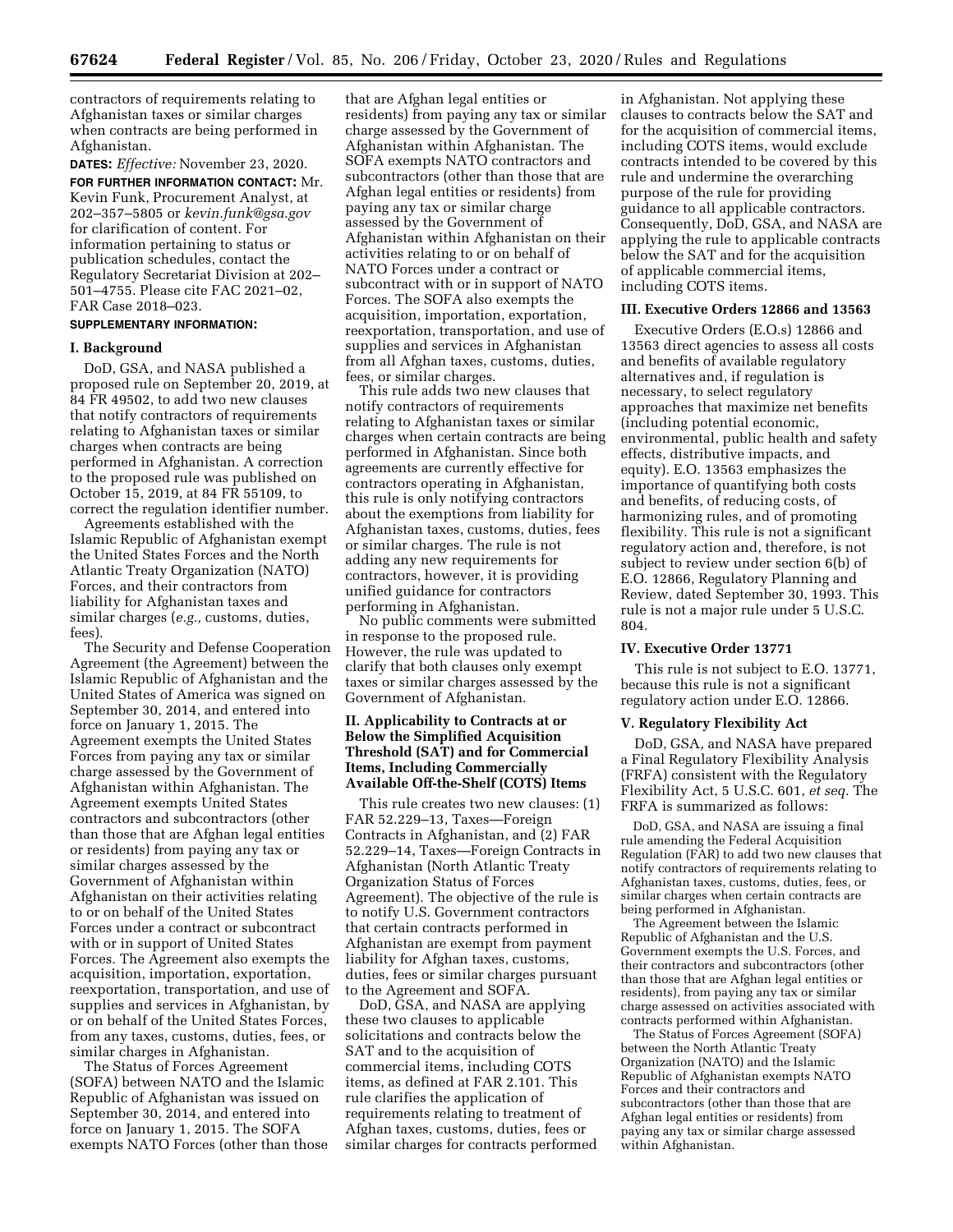The objective is to notify contractors of both the Agreement and SOFA to clarify how they apply to contracts performed in Afghanistan.

There were no issues raised by the public in response to the Initial Regulatory Flexibility Analysis provided in the proposed rule.

According to data in the Federal Procurement Data System, the Government awarded an annual average of 4,277 contracts for fiscal years 2017 and 2018 with the principal place of performance in Afghanistan to 444 unique contractors annually, of which 488 contracts were awarded annually to 110 unique small businesses (23 percent). There was an average of 488 contracts with the principal place of performance in Afghanistan awarded annually to small businesses in fiscal years 2017 and 2018. There was an average of 3,789 contracts with the principal place of performance in Afghanistan awarded annually to large businesses. The number of potential subcontractors to which the clause would flow down was calculated by using a ratio of 1:3, subcontractors per prime contract (4,277 annual prime contracts). This equates to 1,426 subcontractors, of which DoD, GSA, and NASA estimate that 75 percent would be small entities (*i.e.,* 1,069). The total number of prime contractor and subcontractor small businesses impacted annually is 1,577.

The final rule does not include additional reporting, record keeping requirements, or other compliance requirements.

There are no available alternatives to the final rule to accomplish the desired objective of the statute.

We do not expect this final rule to have a significant economic impact on a substantial number of small entities, because the rule is not implementing any new requirements with which small entities must comply. Also, small entities will benefit from having one governmentwide clause that identifies the current requirements relating to Afghanistan taxes or similar charges when contracts are being performed in Afghanistan.

Interested parties may obtain a copy of the FRFA from the Regulatory Secretariat Division. The Regulatory Secretariat Division has submitted a copy of the FRFA to the Chief Counsel for Advocacy of the Small Business Administration.

## **VI. Paperwork Reduction Act**

This rule does not contain any information collection requirements that require the approval of the Office of Management and Budget under the Paperwork Reduction Act (44 U.S.C. chapter 35).

# **List of Subjects in 48 CFR Parts 12, 29, and 52**

Government procurement.

#### **William F. Clark**

*Director, Office of Government-wide Acquisition Policy, Office of Acquisition Policy, Office of Government-wide Policy.* 

Therefore, DoD, GSA, and NASA amend 48 CFR parts 12, 29, and 52 as set forth below:

■ 1. The authority citation for 48 CFR parts 12, 29, and 52 continues to read as follows:

**Authority:** 40 U.S.C. 121(c); 10 U.S.C. chapter 137; and 51 U.S.C. 20113.

## **PART 12—ACQUISITION OF COMMERCIAL ITEMS**

■ 2. Amend section 12.301 by redesignating paragraph (d)(13) as paragraph (d)(15) and adding a new paragraph (d)(13) and paragraph (d)(14) to read as follows:

### **12.301 Solicitation provisions and contract clauses for the acquisition of commercial items.**

\* \* \* \* \*

(d) \* \* \*

(13) Insert the clause at 52.229–13, Taxes—Foreign Contracts in Afghanistan, as prescribed in 29.402– 4(a).

(14) Insert the clause at 52.229–14, Taxes—Foreign Contracts in Afghanistan (North Atlantic Treaty Organization Status of Forces Agreement), as prescribed in 29.402– 4(b).

\* \* \* \* \*

## **PART 29—TAXES**

■ 3. Add section 29.001 to read as follows:

#### **29.001 Definitions.**

As used in this part—

*North Atlantic Treaty Organization (NATO) Forces* means the Members of the Force, Members of the Civilian Component, NATO Personnel and all property, equipment, and materiel of NATO, NATO Member States, and Operational Partners present in the territory of Afghanistan.

*U.S. Forces* means the entity comprising the members of the force and of the civilian component, and all property, equipment, and materiel of the United States Armed Forces present in the territory of Afghanistan.

■ 4. Add section 29.402–4 to read as follows:

#### **29.402–4 Taxes—Foreign Contracts in Afghanistan.**

(a) Use the clause at 52.229–13, Taxes—Foreign Contracts in Afghanistan, in solicitations and contracts with performance in Afghanistan awarded by or on behalf of U.S. Forces, unless the clause at 52.229– 14 is used.

(b) Use the clause at 52.229–14, Taxes—Foreign Contracts in Afghanistan (North Atlantic Treaty Organization Status of Forces Agreement), instead of the clause at 52.229–13, Taxes—Foreign Contracts in Afghanistan, in solicitations and contracts with performance in Afghanistan awarded on behalf of or in support of the North Atlantic Treaty Organization (NATO), which are governed by the NATO Status of Forces Agreement (SOFA).

# **PART 52—SOLICITATION PROVISIONS AND CONTRACT CLAUSES**

■ 5. Add sections 52.229-13 and 52.229–14 to read as follows:

#### **52.229–13 Taxes—Foreign Contracts in Afghanistan.**

As prescribed in 29.402–4(a), use the following clause:

#### **Taxes—Foreign Contracts in Afghanistan (Nov 2020)**

(a) *Definition. U.S. Forces,* as used in this clause, means the entity comprising the members of the force and of the civilian component, and all property, equipment, and materiel of the United States Armed Forces present in the territory of Afghanistan.

(b) *Tax exemption.* This acquisition is covered by the Security and Defense Cooperation Agreement (the Agreement) between the Islamic Republic of Afghanistan (Afghanistan) and the United States of America signed on September 30, 2014, and entered into force on January 1, 2015.

(1) The Agreement exempts the United States Government, and its contractors and subcontractors (other than those that are Afghan legal entities or residents), from paying any tax or similar charge assessed by the Government of Afghanistan on activities associated with this contract within Afghanistan if the activities are on behalf of or in support of U.S. Forces. The Agreement also exempts the acquisition, importation, exportation, reexportation, transportation, and use of supplies and services in Afghanistan, on behalf of or in support of U.S. Forces, from any taxes, customs, duties, fees, or similar charges imposed by the Government of Afghanistan.

(2) The Contractor shall exclude any Afghan taxes, customs, duties, fees, or similar charges from the contract price, other than those charged to Afghan legal entities or residents.

(3) The Agreement does not exempt Afghan employees of Government contractors and subcontractors from Afghan tax laws. To the